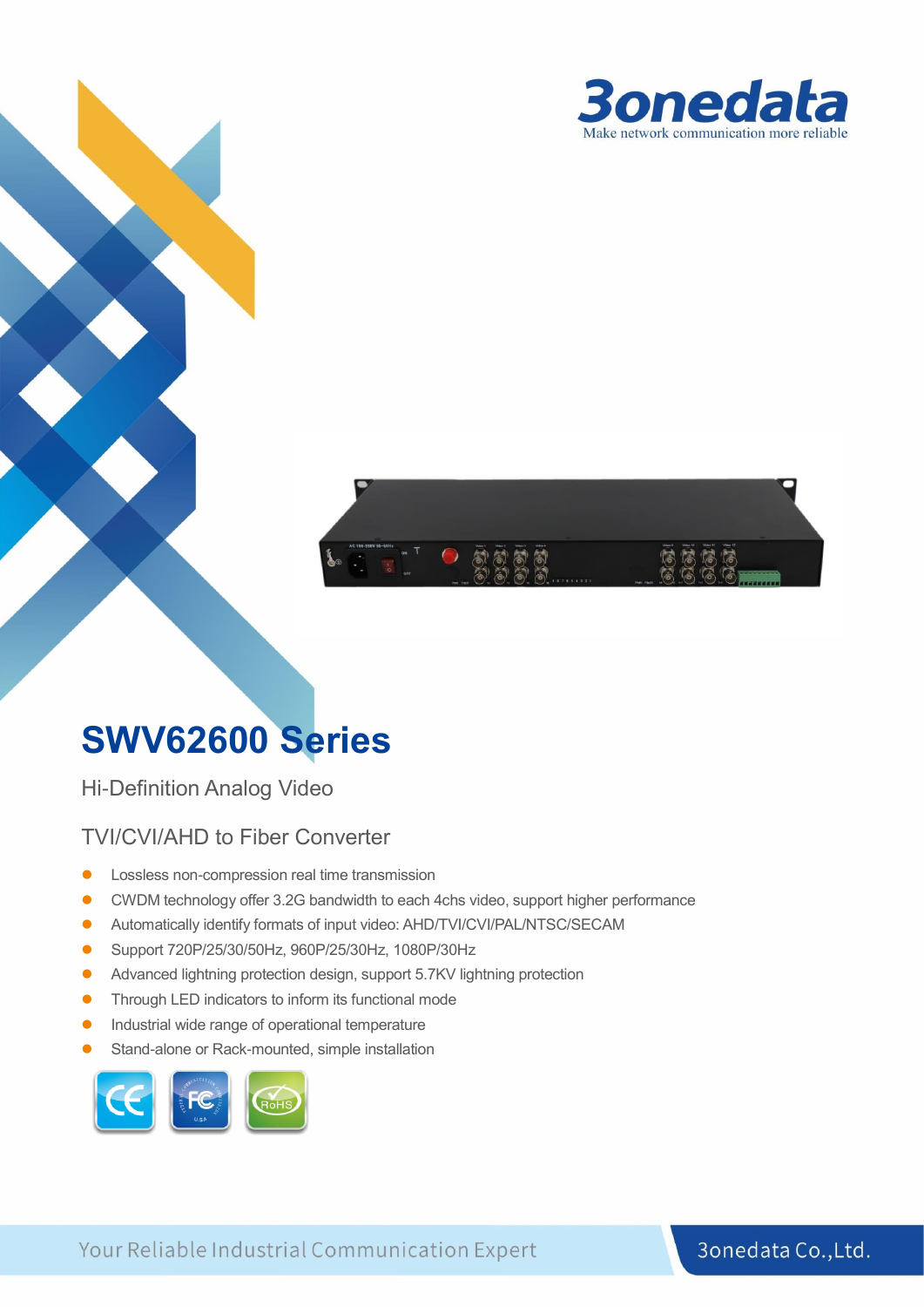### **Introduction**

Our 16-Ch TVI/CVI/AHD TO Fiber Converters is universal type supporting High Definition Analog video format HD-TVI/HD-CVI/AHD, can simultaneously transmit 16 channels video and 1-ch RS485 over one core multimode or single-mode optical fiber. It also supports the regular analog video format such as PAL/NTSC/SECAM; it is a kind of universal fiber transmission solution/product for CCTV analog video/data signals. Devices are available for either standalone or rack-mount installation, which is suitable for different working environment. Electronic and optical adjustments are never required. LED indicators are provided for instantly monitoring system status.

### **Specification**

| <b>Optics</b> | Wavelength: CWDM: 1310nm/1550nm/1470nm/1490nm/<br>1570 <sub>nm</sub><br>Output Power: -8~-3dBm<br>Optic fiber: 50/125u multimode, 62.5/125u multimode, 9/125u single<br>mode<br>Rx sensitivity: -23dBm<br>Optical connector: FC, ST, SC (optional)<br>Distance: 0~550M (MM)/0~80KM (SM) (Default distance is 20Km)                                                                                                                                                                                                                                            |
|---------------|---------------------------------------------------------------------------------------------------------------------------------------------------------------------------------------------------------------------------------------------------------------------------------------------------------------------------------------------------------------------------------------------------------------------------------------------------------------------------------------------------------------------------------------------------------------|
| Video         | Number of Channels: 16<br>Input/output impedance: 75 Ohm (unbalance)<br>Standard video input/output voltage: 1.0Vp-p<br>Video Bandwidth: 50MHz<br>Sampling Bandwidth: 8bit<br>Sampling Frequency: 100MHz<br>Signal to noise ratio: >67dB<br>Rise and Fall time: <0.8ns<br>Optical Signal Intrinsic Jitter: < 0.2 UI<br>Differential Gain: $< \pm 1.5\%$<br>Differential Phase: $< \pm 1^{\circ}$<br>Connector: BNC<br>Supporting video pixel: 1280(H)x720(V)@30Hz/1MPX<br>1280(H)x720(V)@50Hz/1MPX<br>1280(H)x960(V)@30Hz/1.3MPX<br>1920(H)x1080(V)@30Hz/2MPX |
| Data          | Protocol: Default: RS485 (RS232/RS422 Optional)<br>Number of channels: 1<br><b>Connector: 9pins Terminal Blocks</b>                                                                                                                                                                                                                                                                                                                                                                                                                                           |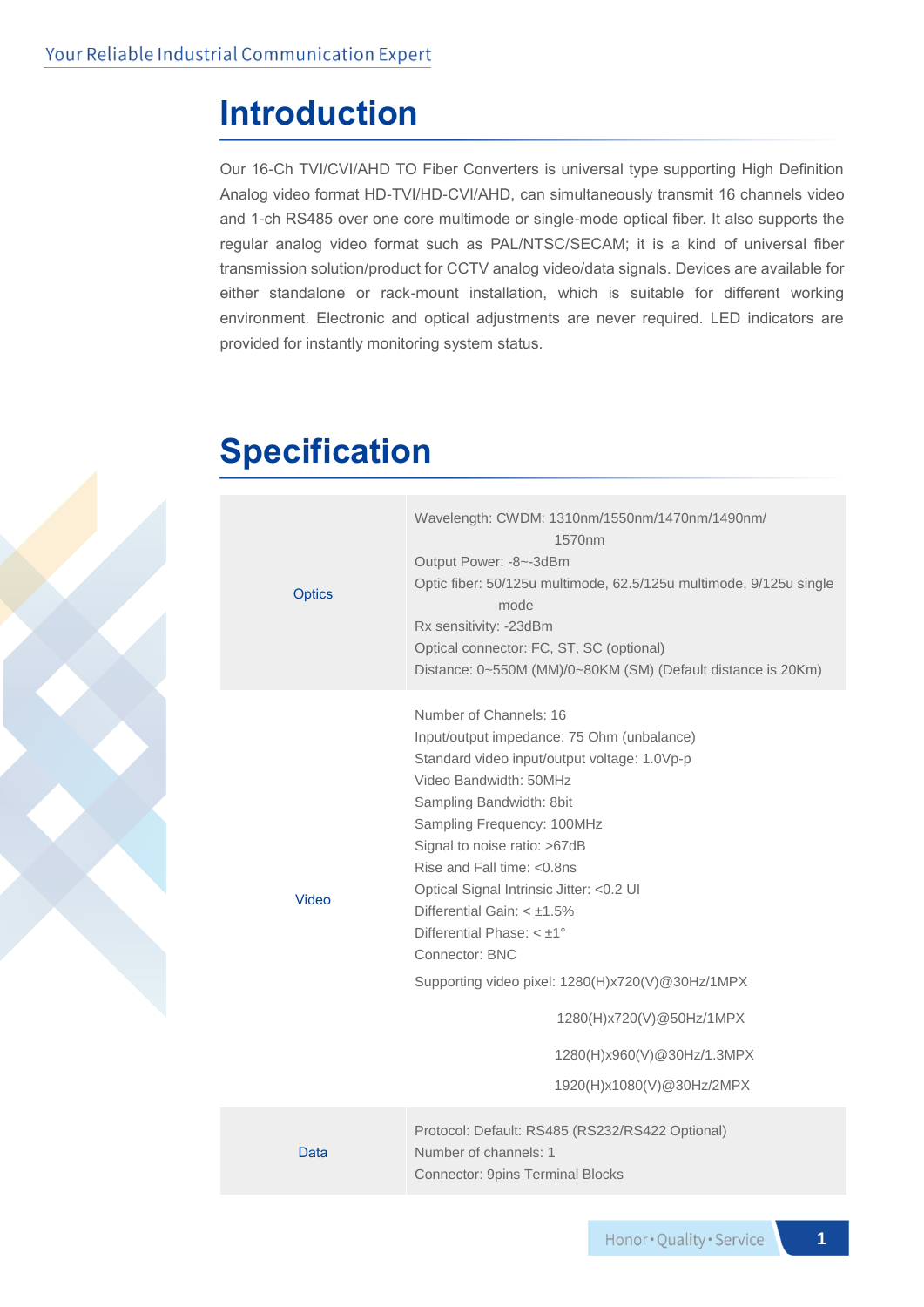#### Your Reliable Industrial Communication Expert

|                        | Data Rate: 0-200Kbps<br>Directions: Default: Simplex from Rx to Tx (BIDI duplex optional) |
|------------------------|-------------------------------------------------------------------------------------------|
|                        |                                                                                           |
|                        | Power: DC5V 3A                                                                            |
|                        | Power Consumption: ≤10W                                                                   |
| Mechanical Structure & | Working Temperature: -15°C~65°C                                                           |
| Environment            | Storage Temperature: -40°C~85°C                                                           |
|                        | Relative Humidity: 5%~95% (no condensation)                                               |
|                        | $MTBF: \geq 100000$ Hours                                                                 |

# **Ordering Information**

| <b>Model</b><br><b>Number</b> | <b>Product</b><br><b>Configuration</b>                         | <b>Remark</b>     | <b>Fiber Mode</b> | <b>Wavelengths</b>                                 | <b>Transmission</b><br><b>Distance</b> |
|-------------------------------|----------------------------------------------------------------|-------------------|-------------------|----------------------------------------------------|----------------------------------------|
| SWV62600                      | 16Ch Forward<br>AHD Video<br>1080P                             | FC/SC/S<br>Τ      | Single-mod<br>e   | <b>CWDM</b><br>1310/1470/1<br>490/1550nm           | 20Km                                   |
| SWV62601                      | 16Ch Forward<br><b>AHD Video</b><br>1080P +1Ch<br>Reverse Data | FC/SC/S<br>$\top$ | Single-mod<br>e   | <b>CWDM</b><br>1310/1550/1<br>470/1490/15<br>70 nm | 20Km                                   |

| <b>Options</b>              |                                                 |  |  |  |
|-----------------------------|-------------------------------------------------|--|--|--|
|                             | standard definition/720P/1080P                  |  |  |  |
| $\mathcal{D}_{\mathcal{L}}$ | $1A \downarrow 1$ reverse audio                 |  |  |  |
| 3                           | $1A \uparrow \downarrow 1$ bi-directional audio |  |  |  |
| 4                           | 1D $\uparrow$ 1 positive data (RS-485/422/232)  |  |  |  |
| 5                           | 1D ↓ 1 reverse data (RS-485/422/232)            |  |  |  |
| 6                           | $VO 1 VO$                                       |  |  |  |
| 7                           | FXS/FXO 1 FXS/FXO                               |  |  |  |
| 8                           | Ethernet 1 Ethernet                             |  |  |  |
| 9                           | 2U 16" rack, redundant power                    |  |  |  |
| 10                          | 4U 18" rack, redundant power                    |  |  |  |

# **Packing information**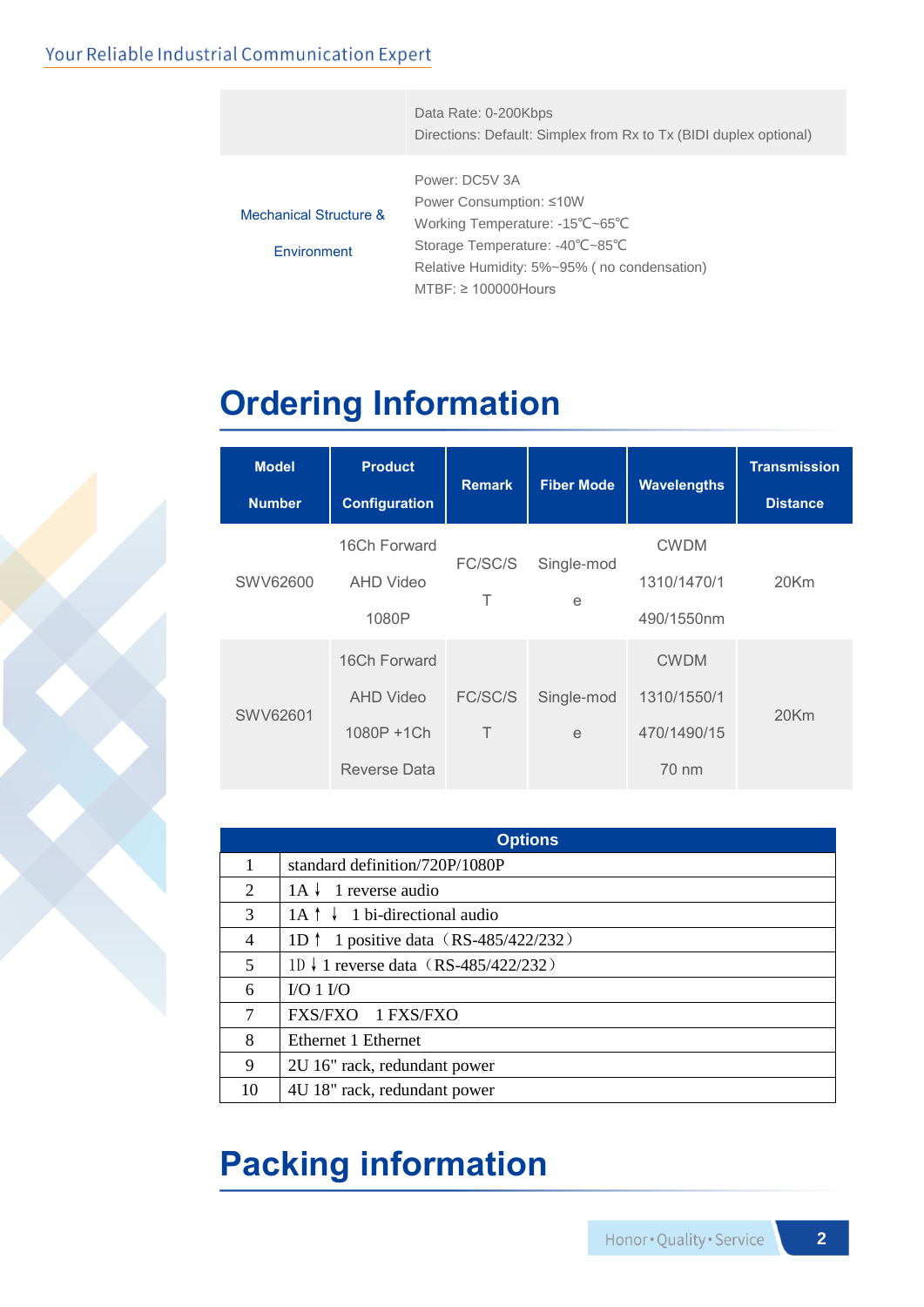#### Your Reliable Industrial Communication Expert

| Dimensions of products (Pcs per Tx or Rx)                |                                             |              |              |              |                          |  |  |
|----------------------------------------------------------|---------------------------------------------|--------------|--------------|--------------|--------------------------|--|--|
| Module<br>name                                           | Configuration                               | Long<br>(mm) | Wide<br>(mm) | High(mm)     | Volume(mm <sup>3</sup> ) |  |  |
| SWV62600                                                 | 16-Ch video<br>1080P                        | 438          | 173          | 44           | 3334056                  |  |  |
| SWV62601                                                 | 16-Ch video<br>$1080P + 1-Ch$<br>RS485 data | 438          | 173          | 44           | 3334056                  |  |  |
| Shipping weight (pair/Tx+Rx & power adaptors & packages) |                                             |              |              |              |                          |  |  |
| Module<br>name                                           | Configuration                               | weight (kg)  |              | Package type |                          |  |  |
| SWV62600                                                 | 16-Ch video<br>1080P                        | 5.25         |              | Carton box   |                          |  |  |
| 16-Ch video<br>SWV62601<br>$1080P + 1-Ch$<br>RS485 data  |                                             | 5.3          |              | Carton box   |                          |  |  |

# **Typical Application**